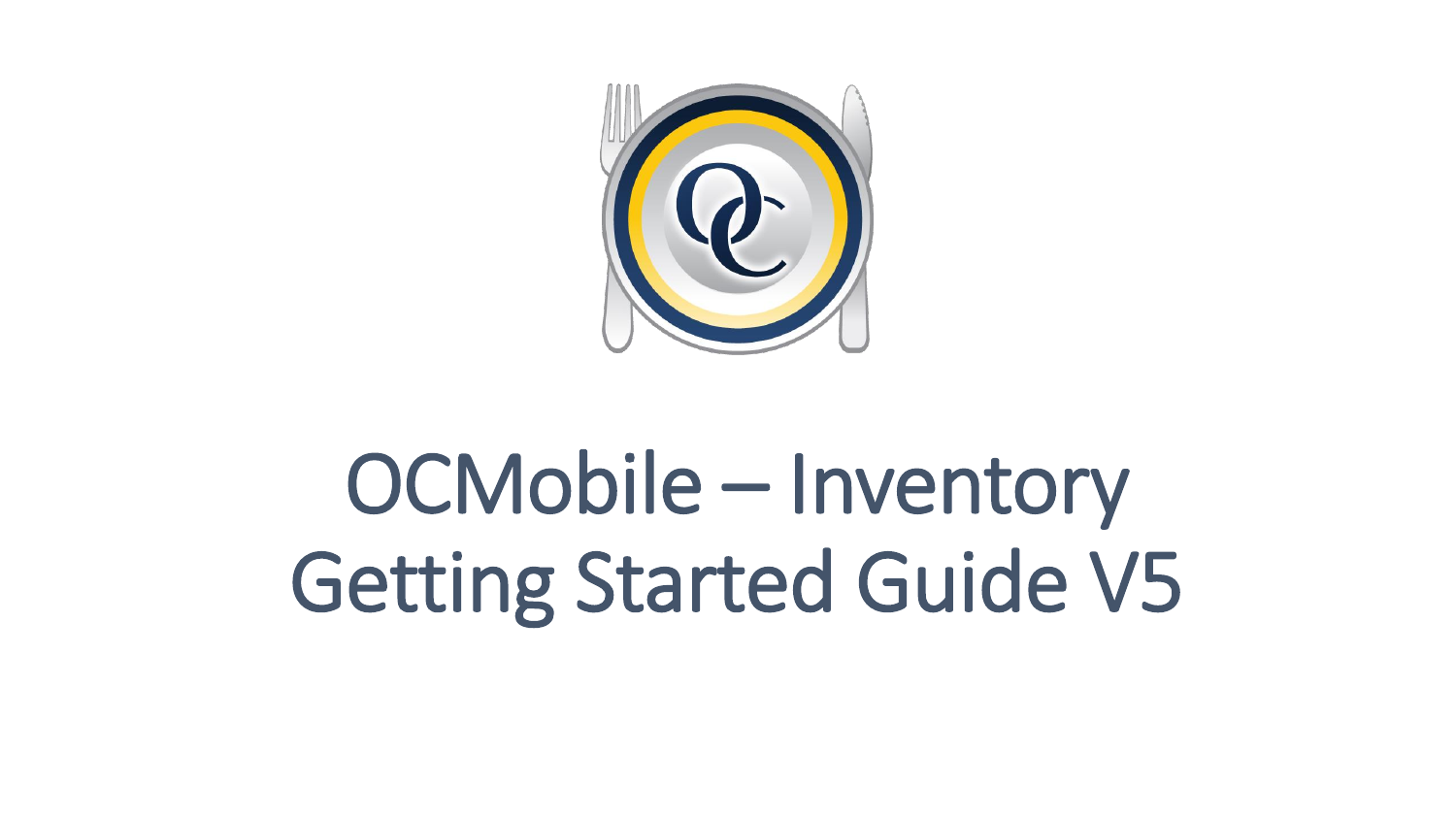# Set Up

In Optimum Control:

- Click on the Settings Gears (top left corner)
- Click Preferences | OC Mobile Inventory
- Put in the username and password that was provided | Save | Exit

On your Apple Device:

- Go to the App Store and search OCMobile
- Download OC Mobile Inventory 2016 App
- Enter the App | Click Settings
- Put in the username and password that was provided to you | Login| Back
- Click Enter

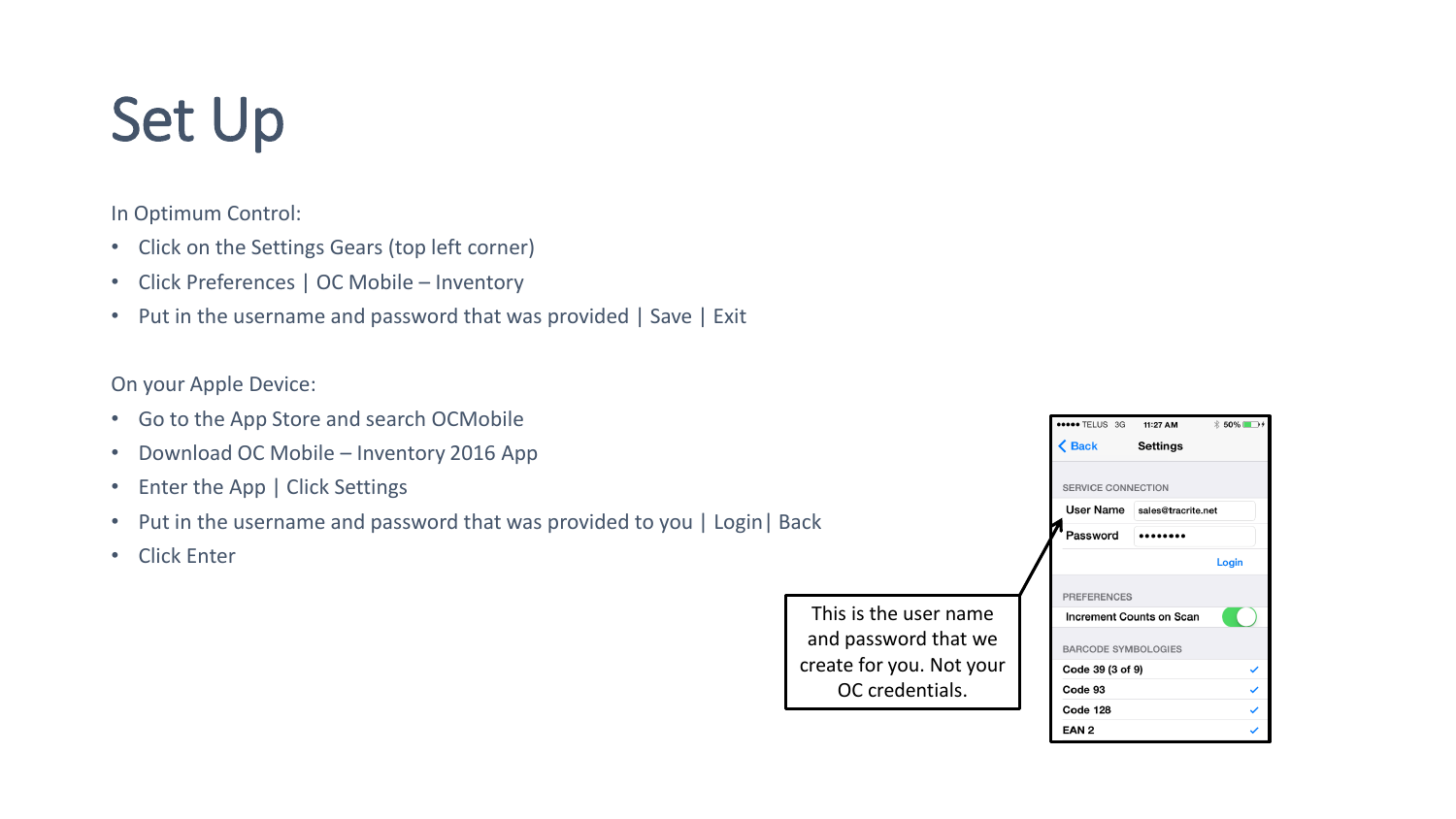#### Exporting Inventory Count Sheets

In Optimum Control:

Click Count Inventory | New

Choose the date and the type of Inventory that you are counting | Finish

Click Export | To OC Mobile

D Optimum Control - Joes Fine Dining (Joes Fine Dining) Main Menu **B** Inventory X ම 偏 晶 囩 e Ξ Close New Open Save Import Export Summarize Search Refresh Print Countsheet Counts Show Page  $Inter$ to Freepour to OCMobile Inventory Date: 2019-04-16 Sort By: Location Search Items... **Grouping Description** Description **Back Storage** 0/19  $\bigcirc$  Beverage **WE APPETIZER ONION RINGS ULTRA CR Bar Storage**  $0<sub>14</sub>$ 1 ea / cs and 1 ea / ea Cooks Line  $OIB$ **⊌V** Coffee Cooler 0180 64 bag / cs and 1 bag / bag Freezer  $0/14$ **N** Pop syrup **Front Storage** 012 1 bag / cs and 1 bag / bag **Liquor Storage** 0/29 ⊌villi Tea 1 box / cs and 250 bag / box Store room  $0I43$  $\Diamond$  Bread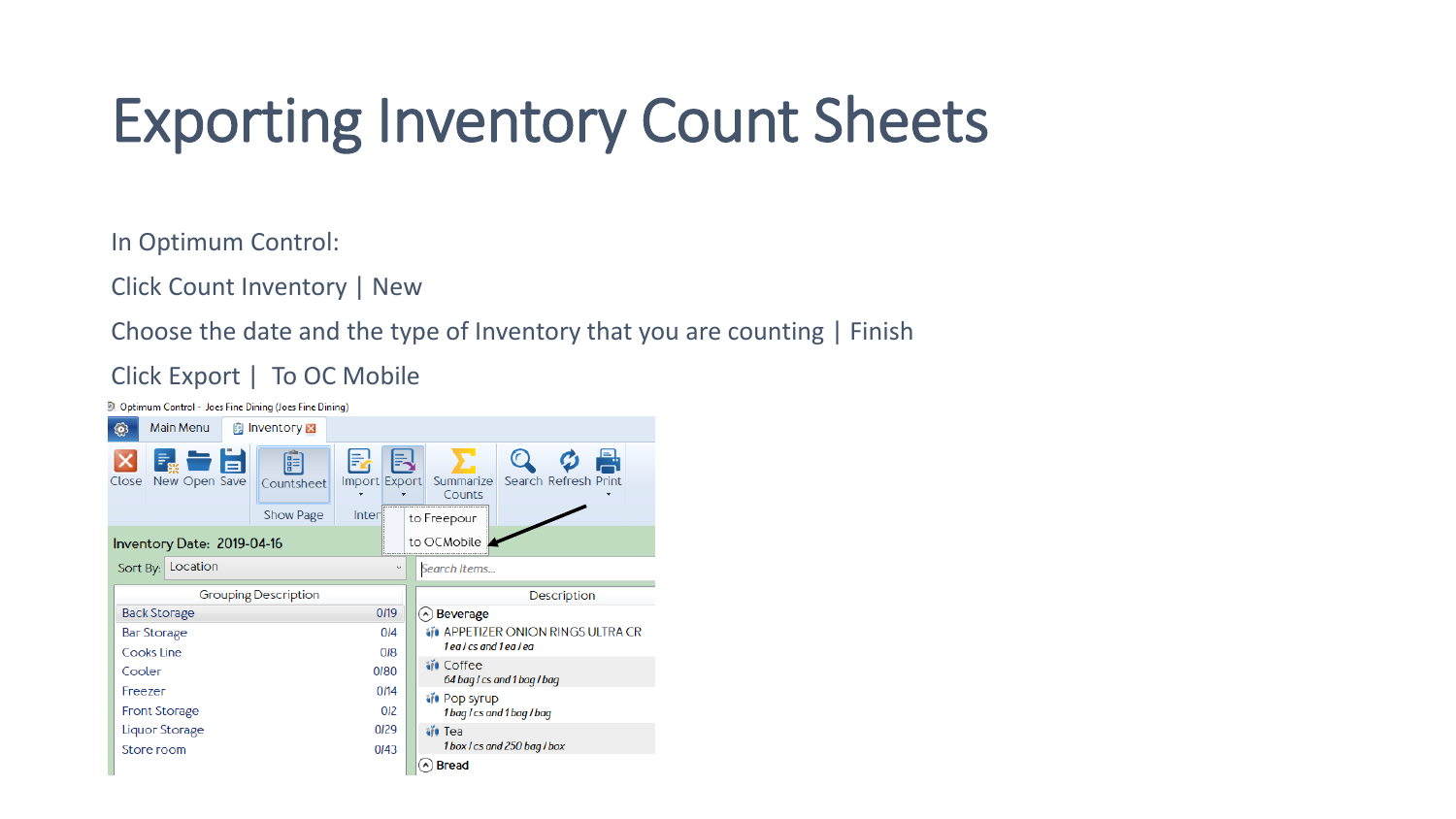## Entering Counts

- Once the uploader has completed go into your OCMobile Inventory App. tap Enter. Tap the date of the count sheet that you have exported with the items that you selected to be counted. Note: Depending on your device, load times may vary.
- Once it has loaded you see a screen with all of your items broken down into locations.
- Select the location that you'd like to enter counts for.
- Enter the count for each item and tap Next. The default count is **Count Unit,** to enter a count as Purchase Unit or Recipe Unit tap the  $(i)$  button. You will have the option to enter your amount as Purchase, Count or Recipe Unit. **Note:** The Purchase, Count and Recipe Units all appear in the main window on iPads.
- Once you have completed a location tap Done. Tap on Locations to go back to the menu.
- You can search for specific items on the locations screen or in specific locations.

| ***** TELUS 3G 11:37 AM<br>$\zeta$ Back<br>Inventories<br>$\overline{1}$<br>Mar 31, 2014<br>All Items<br>Mar 28, 2014<br>All Items | Choose the<br>inventory count<br>sheet you want | ***** TELUS 3G 11:43 AM<br><b>く Count Sheets Locations</b><br><b>Back Bar Cooler</b><br>Bar<br><b>Beer Cooler</b><br>Cooler<br>Dry Storage<br>Freezer<br>Kitchen | $\frac{1}{2}$ 60% $\blacksquare$<br>0/1<br>1/18<br>0/17<br>0/85<br>0/99<br>0/81<br>0/93 | Choose the<br>location group<br>you want to | ***** TELUS 3G 1:26 PM<br>$* 84\%$ <b>ED</b> <sup>+</sup><br>Locations Cooler<br><b>Scan</b><br>Search<br>d - Sourdo<br>$1/9a$  19a/9a<br>Bread - Sub Buns<br>1 bag / bag   12 ea / bag<br>Brunch - Muffin<br>$0$ Kg<br>7 Kn / nail 1000 n / Kn<br><b>Prev</b> Next<br><b>Done</b><br>3<br><b>ABC</b><br>DEE<br>5<br>6<br>MNO | Enter in your<br>count and | ***** TELUS 3G 2:17 PM<br>Freezer Bread - Bagels<br><b>ITEM</b><br><b>Bread - Bagels</b><br>72 ea / cs   1 ea / ea<br>Barcode<br>COUNTS<br><b>Purchase Count</b><br><b>Case Count</b> | $*95%$<br>Scan<br>$0 \text{ cs}$<br>$0$ ea | Enter your<br>additional<br>counts here |
|------------------------------------------------------------------------------------------------------------------------------------|-------------------------------------------------|------------------------------------------------------------------------------------------------------------------------------------------------------------------|-----------------------------------------------------------------------------------------|---------------------------------------------|-------------------------------------------------------------------------------------------------------------------------------------------------------------------------------------------------------------------------------------------------------------------------------------------------------------------------------|----------------------------|---------------------------------------------------------------------------------------------------------------------------------------------------------------------------------------|--------------------------------------------|-----------------------------------------|
|                                                                                                                                    | to use                                          | <b>Line Freezer</b><br>0.110011                                                                                                                                  | 0/12<br>$\sim$                                                                          | count                                       | 8<br>9<br>TUV<br>PORS<br><b>WXYZ</b><br>$\oslash$<br>0                                                                                                                                                                                                                                                                        | click Next                 | <b>Recipe Count</b>                                                                                                                                                                   | $0$ ea                                     |                                         |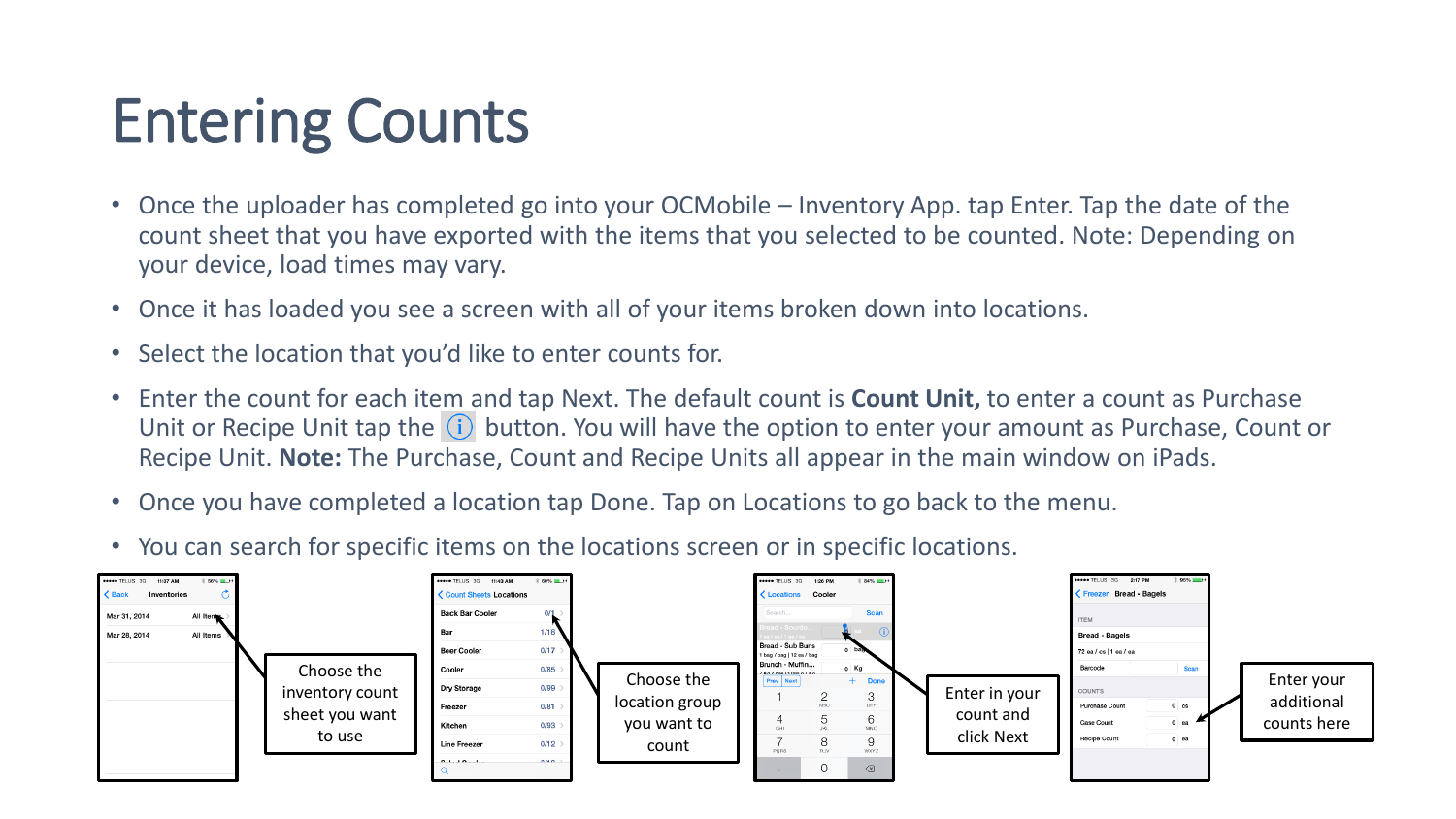# Scanning Bar Codes

**Note:** To scan bar codes you must activate the bar codes options. Go back to the Main Page, tap Settings. Check off all the bar codes that you wish to use. If you are unsure which bar codes you use you may check them all off.

- You will use your camera to scan barcodes of items that appear on the inventory count sheet.
- If you would like to assign a barcode to an item, locate your item in the App, tap the  $(i)$  button. You will see a field for barcode. Tap Scan, once the scanner reads the barcode it will automatically assign the barcode to that item.
- You can also scan a barcode and then associate it to an item.
	- Tap the scan button at the top of the Location Count window.
	- Scan your barcode. A message will appear that your barcode could not be found. Would you like to assign it now? Tap Yes.
	- Assign the barcode to an item in that location. Click Assign Barcode at the top. Then you can enter the count for that item.



item